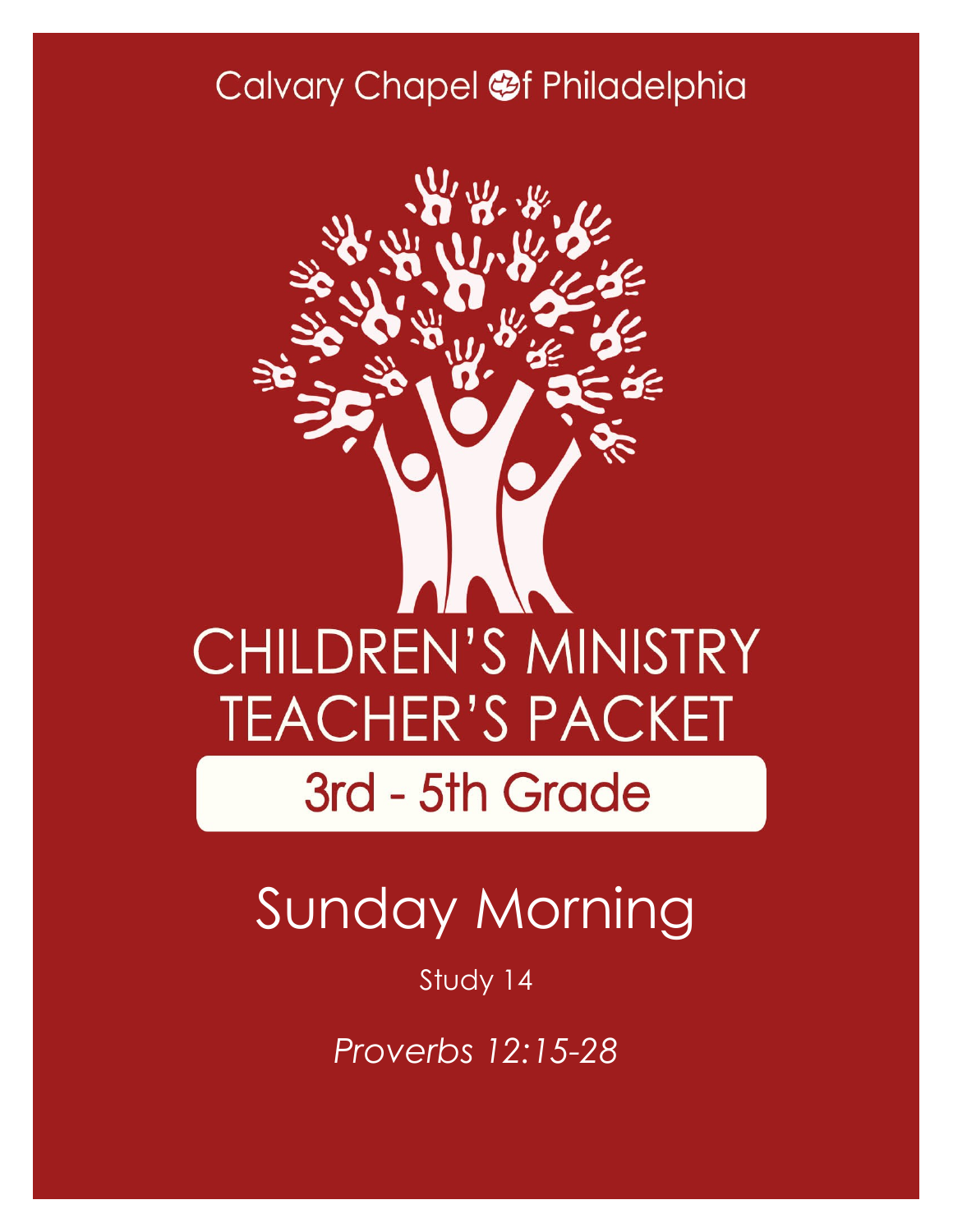#### Lying vs. Honesty

The Objective is the key concept for this weeks lesson. It should be the main focus of the study

These are the key verses that you will find helpful in teaching your study this week. The "Main passage" is the basis of the study, where the other verse support the objective of the lesson.

There is a memory verse for the students that relates to every study. If a student can memorize the verse for the following week you may give them a prize from the "reward box" found on your cart.

An introductory activity or question that will settle the class, draw their attention to the study and prepare their hearts for God's Word

**Objective** To show the importance and wisdom of telling the truth and the trouble and danger that comes from telling lies.

**Key Verses** Proverbs 12:15-28—Main Teaching Passage 1 John 1:9 Luke 6:45 Psalm 101:7

#### **Memory Verse** - Proverbs 12:22

"Lying lips are an abomination to the Lord, But those who deal truthfully are His delight."

#### **Hook**

Review last week's memory verse, Psalm 139:23-24.

Ask the class to raise their hand if they have ever been lied to by someone. How did it feel when they found out that they had been lied to?

Now ask the class if they have ever told a lie to someone else. How did it feel when they were caught lying?

Finally ask how they think God feels when we lie to people.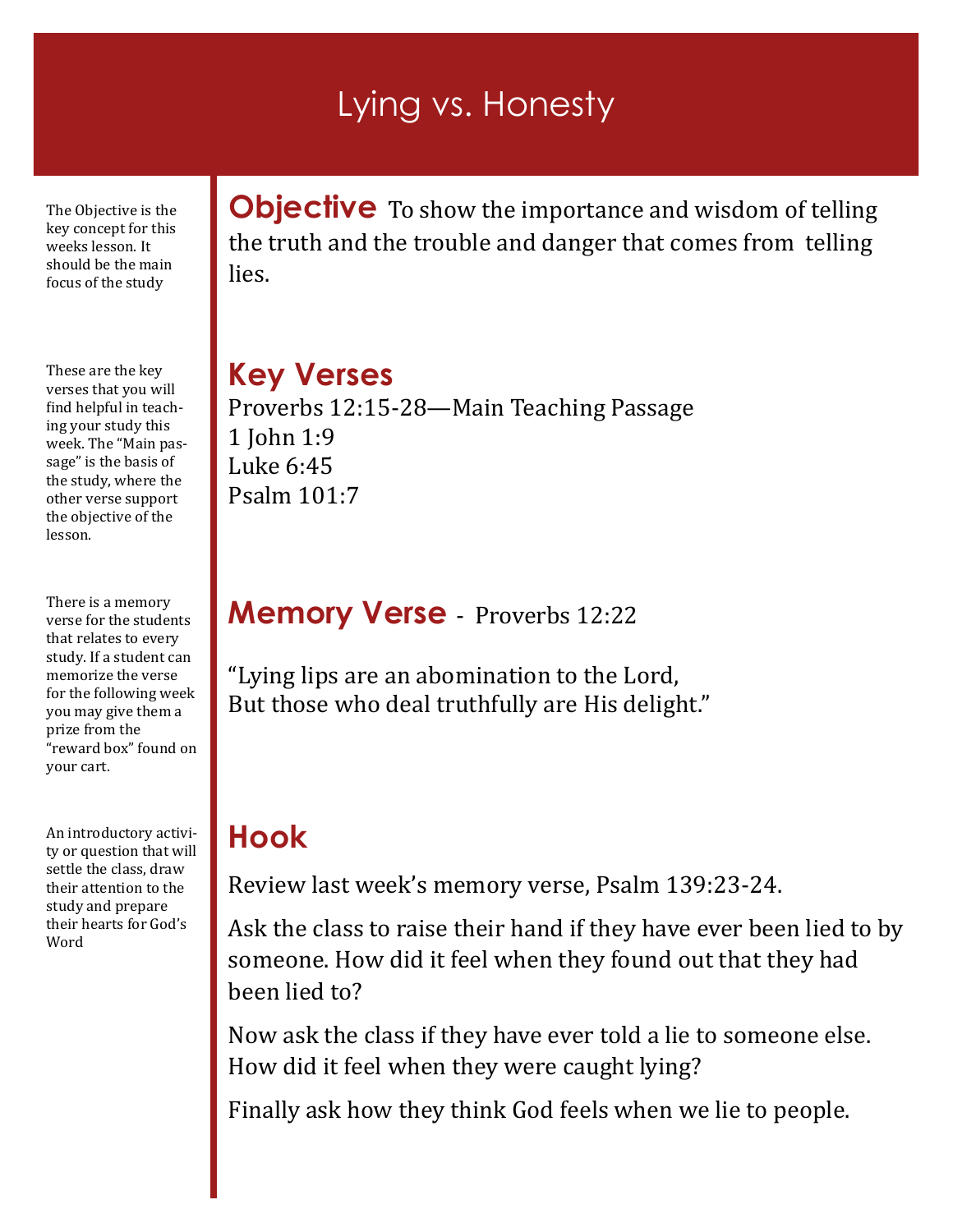What does the Bible say? This is where we will read a passage or series of passages that teach on the subject of the day.

# BOOK

The second half of chapter 12 deals primarily with two issues, truthfulness and laziness. The importance of speaking honestly and forthrightly is conveyed powerfully through verses 15-22. In verse 17, truth is directly equated with righteousness. Remembering that God cannot lie and that there is no deceit in Him at all (Numbers 23:19, Titus 1:2), the very act of telling the truth and being honest with one another is described to us as acting as our Father and conforming ourselves to the image of Christ. Lying is therefore the antithesis of God. It is evil, wicked, false, deceitful, and wounding.

Scripture pulls no punches to the seriousness of telling lies. Psalm 101:7 says, "No one who practices deceit shall dwell in my house." Proverbs repeatedly calls lying an abomination, as it does in verse 22 of this chapter. In Revelation, liars are one of the groups of people who are thrown in the lake of fire, along with murderers, sorcerers and idolaters (Rev. 21:7-8).

The chapter finishes with a few short verses on laziness and diligence. This goes along with verses that we have already read in previous chapters of Proverbs. The diligent man masters the things around him while the lazy man becomes a slave to his laziness. Procrastination is a good example of how, when we put the work off, we become enslaved to it and are forced to rush through that job under more pressure and stress.

## LOOK

There are many reasons that we might be tempted to lie. We might lie to try and avoid getting in trouble or to avoid a punishment. We might lie to make ourselves look more important or cooler than we actually are. We might lie because we think if we tell the truth it will make someone feel uncomfortable or because we might feel uncomfortable telling someone how we really feel. No matter the reason, Scripture is clear, lying is wrong. There are several stories in the bible that talk about how dangerous lying can be. When David was running from King Saul and Saul was killed in battle by the Philistines, one of David's men thought that he could gain favor in David's eyes by lying and saying that he had killed Saul himself. Sadly for him, David did not want to see Saul dead, and as punishment for killing the man that God had put on the throne, David had the liar killed. Joseph's brothers lied to their father when they sold him into slavery in Egypt. They hated their brother but didn't want their father to know that they were the ones who had done this awful thing. They told

The interpretation/ exegesis of the passage. What does this passage mean? How does this passage apply to my life?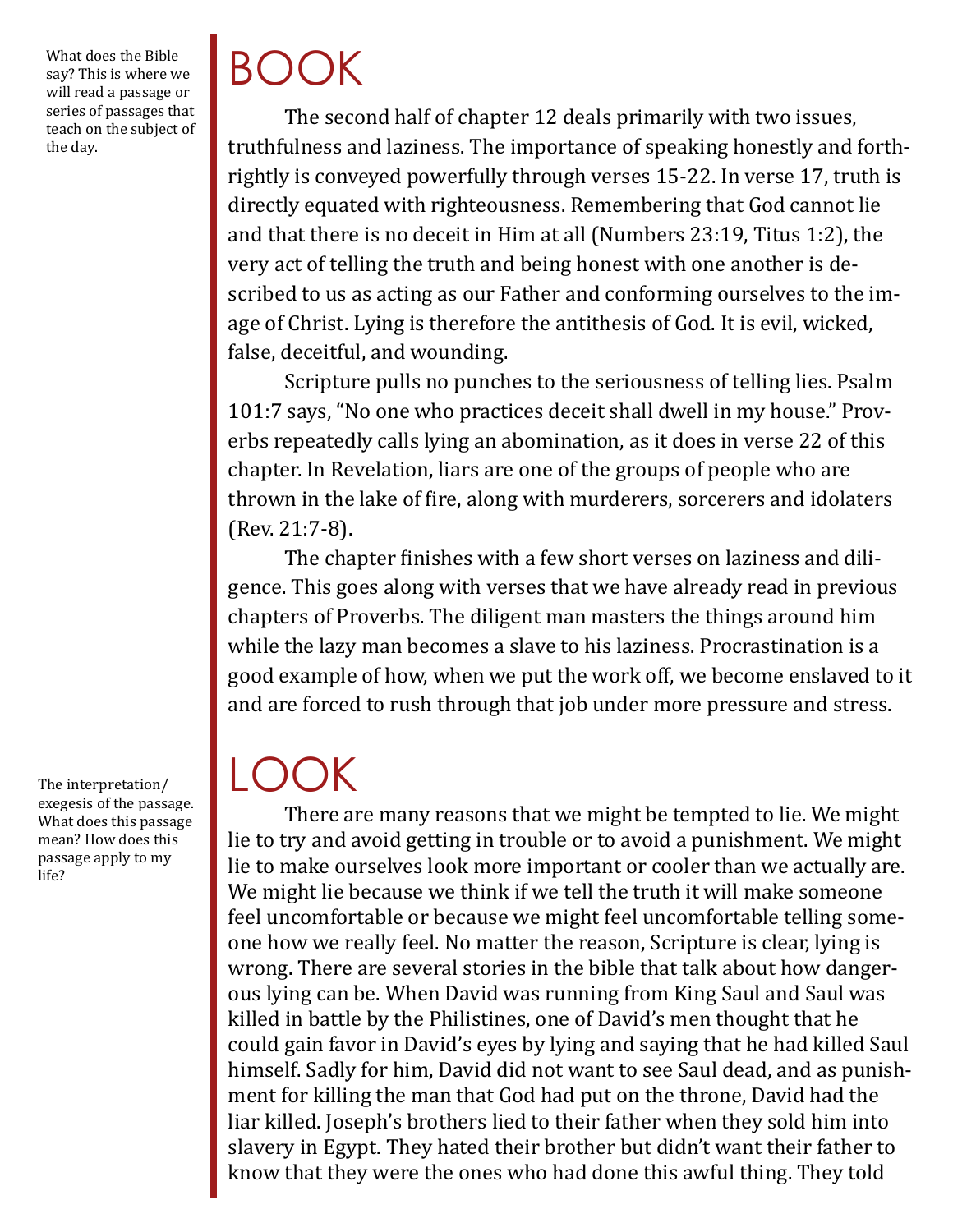## LOOK (Continued)

their father that Joseph had been killed by wild animals in the fields. For whatever reason you may have a told a lie, there is someone in the Bible who lied for the exact same reason. In every single instance that person eventually came to ruin.

God hates lies. He hates lies because He hates sin. God also knows that the truth is always positive. It is always helpful, it is always necessary. Lying seems like a quick fix to problems that we might face, but in the long run lying always causes us more trouble and more pain than if we had just told the truth in the first place.

Proverbs 12:20 tells us that "Deceit is in the heart of those who devise evil." If you have a problem with lying, if you continually use your tongue in ways that tear down or hurt people, you don't have a problem with your tongue. You have a problem with your heart. Luke 6:45 says that "out of the overflow of the heart the mouth speaks." We can only speak that which is already stored up in our hearts. When David was caught in terrible sin, including telling awful lies, he wrote Psalm 51. In that Psalm he asked "Create in me a clean heart, O God, and renew a steadfast spirit within me." If you have a sin issue in your life, be it lying or anything else, there is one solution. We must go to the Lord and ask forgiveness, asking Him to create a clean heart in us and then to give us the strength and the ability not to sin anymore. 1 John 1:9 tells us, " If we confess our sins, He is faithful and just to forgive us our sins and to cleanse us from all unrighteousness." He is not only willing to forgive us, but also to help us live in righteousness.

### TOOK

As a class, memorize Proverbs 12:22.

Encourage the students to speak to their parents about anything that they might have going on in their hearts that needs to be cleansed. Encourage them to pray with their parents, asking God to forgive and to cleanse.

**Pray:** Ask the Lord to help us to guard our tongues especially in the area of honesty and deceit. Praise Him for His faithfulness to forgive us.

**Family activity:** As a family read Psalm 51 and talk about what it means to repent and ask forgiveness for sin.

What is my response to this passage of Scripture? How should my life change according to what this passage teaches me? What are the practical things I can do throughout the week to make this true in my life.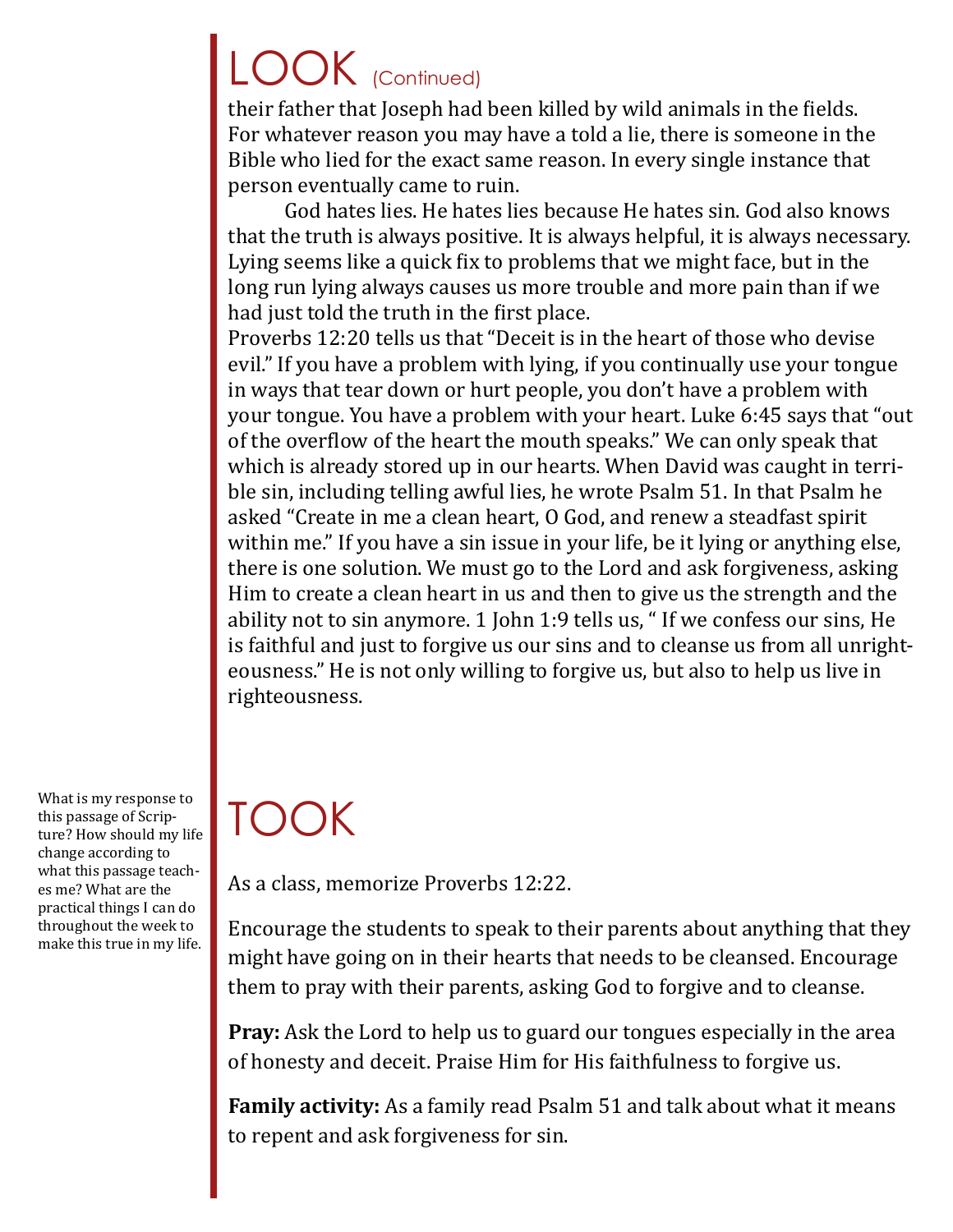## FURTHER STUDY

#### **Commentary on Proverbs 12:15-28 by Matthew Henry**

[Verse 15](http://www.biblestudytools.com/proverbs/12-15.html) See here, 1. What it is that keeps a fool from being wise: *His way is right in his own eyes;* he thinks he is in the right in every thing he does, and *therefore* asks no advice, because he does not apprehend he needs it; he is confident he knows the way, and cannot miss it, and therefore never enquires the way. The rule he goes by is to do that which is *right in his own eyes,* to walk in the way of his heart. *Quicquid libet, licet—He makes his will his law.* He is a fool that is governed by his eye, and not by his conscience. 2. What it is that keeps a wise man from being a fool; he is willing to be advised, desires to have counsel given him, and *hearkens to counsel,*being diffident of his own judgment and having a value for the direction of those that are wise and good. He is wise (it is a sign he is so, and he is likely to continue so) whose ear is always open to good advice.

[Verse 16](http://www.biblestudytools.com/proverbs/12-16.html) Note, 1. Passion is folly: *A fool is known by his anger* (so some read it); not but that a wise man may be angry when there is just cause for it, but then he has his anger under check and direction, is *lord of his anger,*whereas a fool's anger lords it over him. He that, when he is provoked, breaks out into indecent expressions, in words or behaviour, whose passion alters his countenance, makes him outrageous, and leads him to forget himself, *Nabal* certainly is his name and *folly is with him. A fool's indignation is known in the day;* he proclaims it openly, whatever company he is in. Or it is known in the day he is provoked; he cannot defer showing his resentments. Those that are soon angry, that are quickly put into a flame by the least spark, have not that rule which they ought to have over their own spirits. 2. Meekness is wisdom: *A prudent man covers shame.* (1.) He covers the passion that is in his own breast; when his *spirit is stirred,* and his *heart hot within him,* he keeps his mouth as with a bridle, and suppresses his resentments, by smothering and stifling them. Anger is shame, and, though a wise man be not perfectly free from it, yet he is ashamed of it, rebukes it, and suffers not the evil spirit to speak. (2.) He covers the provocation that is given him, the indignity that is done him, winks at it, covers it as much as may be from himself, that he may not carry his resentments of it too far. It is a kindness to ourselves, and contributes to the repose of our own minds, to extenuate and excuse the injuries and affronts that we receive, instead of aggravating them and making the worst of them, as we are apt to do.

[Verse 17](http://www.biblestudytools.com/proverbs/12-17.html) Here is, 1. A faithful witness commended for an honest man. *He that* makes conscience of *speaking truth,* and representing every thing fairly, to the best of his knowledge, whether in judgment or in common conversation, whether he be upon his oath or no, he *shows forth righteousness;* he makes it to appear that he is governed and actuated by the principles and laws of righteousness, and he promotes justice by doing honour to it and serving the administration of it. 2. A false witness condemned for a cheat; he *shows forth deceit,* not only how little conscience he makes of deceiving those he deals with, but how much pleasure he takes in it, and that he is possessed by a lying spirit, [Jer.](http://www.biblestudytools.com/jeremiah/9-3.html) 9:3 - 5. We are all concerned to possess ourselves with a dread and detestation of the sin of lying  $(P_s. 119:163)$  $(P_s. 119:163)$  $(P_s. 119:163)$  and with a reigning principle of honesty.

[Verse 18](http://www.biblestudytools.com/proverbs/12-18.html) The tongue is death or life, poison or medicine, as it is used. 1. There are words that are cutting and killing, that are *like the piercings of a sword.* Opprobrious words grieve the spirits of those to whom they are spoken, and cut them to the heart. Slanders, like a sword, wound the reputation of those of whom they are uttered, and perhaps incurably. Whisperings and evil surmises, like a sword, divide and cut asunder the bounds of love and friendship, and separate those that have been dearest to each other. 2. There are words that are curing and healing: *The tongue of the wise is health,* closing up those wounds which the backbiting tongue had given, making all whole again, restoring peace, and accommodating matters in variance and persuading to reconciliation. Wisdom will find out proper remedies against the mischiefs that are made by detraction and evil-speaking.

[Verse 19](http://www.biblestudytools.com/proverbs/12-19.html) Be it observed, to the honour of truth, that sacred thing, 1. That, if truth be spoken, it will hold good, and,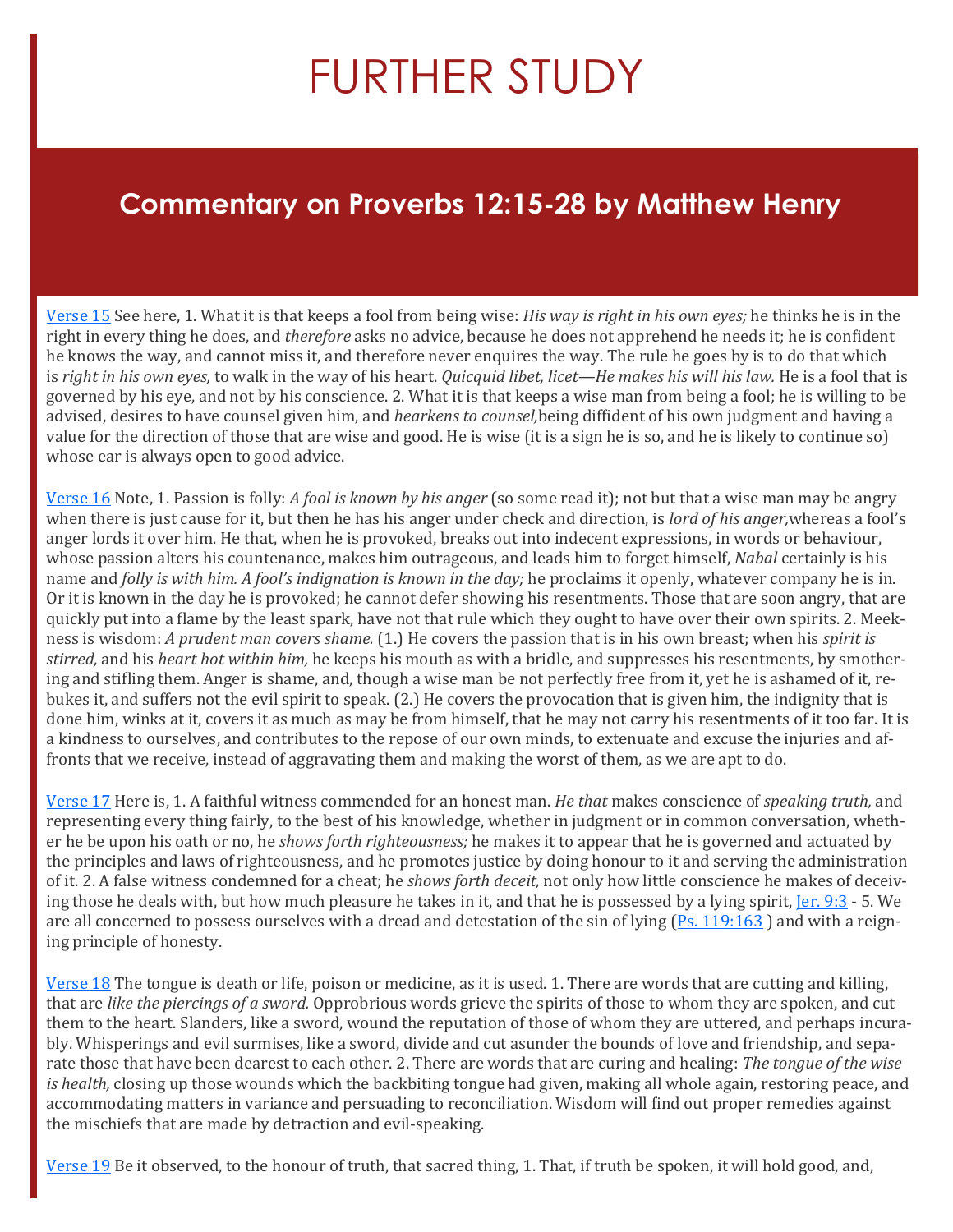whoever may be disobliged by it and angry at it, yet it will keep its ground. Great is the truth and will prevail. What is true will be always true; we may abide by it, and need not fear being disproved and put to shame. 2. That, if truth be denied, yet in time it will transpire. A *lying tongue,* that puts false colours upon things, *is but for a moment.* The lie will be disproved. The liar, when he comes to be examined, will be found in several stories, and not consistent with himself as he is that speaks truth; and, when he is found in a lie, he cannot gain his point, nor will he afterwards be credited. Truth may be eclipsed, but it will come to light. Those therefore that make a lie their refuge will find it a refuge of lies.

[Verse 20](http://www.biblestudytools.com/proverbs/12-20.html) Note, 1. Those that devise mischief contrive, for the accomplishing of it, how to impose upon others; but it will prove, in the end, that they deceive themselves. Those that *imagine evil,* under colour of friendship, have their hearts full of this and the other advantage and satisfaction which they shall gain by it, but it is all a cheat. Let them imagine it ever so artfully, deceivers will be deceived. 2. Those that consult the good of their neighbours, that study the things which make for peace and give peaceable advice, promote healing attempts and contrive healing methods, and, according as their sphere is, further the public welfare, will have not only the credit, but the comfort of it. They will have joy and success, perhaps beyond their expectation. *Blessed are thepeace-makers.*

[Verse 21](http://www.biblestudytools.com/proverbs/12-21.html) Note, 1. Piety is a sure protection. If men be sincerely righteous, the righteous God has engaged that no evil shall happen to them. He will, by the power of his grace in them, that principle of justice, keep them from the evil of sin; so that, though they be tempted, yet they shall not be overcome by the temptation, and though they may come into trou-ble, into many troubles, yet to them those troubles shall have no evil in them, whatever they have to others (Ps. [91:10](http://www.biblestudytools.com/psalms/91-10.html)), for they shall be overruled to work for their good. 2. Wickedness is as sure a destruction. Those that live in contempt of God and man, that are set on mischief, with mischief they *shall be filled.* They shall be more mischievous, shall be *filled with all unrighteousness,* [Rom.](http://www.biblestudytools.com/romans/1-29.html) 1:29 . Or they shall be made miserable with the mischiefs that shall come upon them. Those that delight in mischief shall have enough of it. Some read the whole verse thus, *There shall no evil happen to the just, though the wicked be filled with mischief* and spite against them. They shall be safe under the protection of Heaven, though hell itself break loose upon them.

[Verse 22](http://www.biblestudytools.com/proverbs/12-22.html) We are here taught, 1. To hate lying, and to keep at the utmost distance from it, because it is an abomination to the Lord, and renders those abominable in his sight that allow themselves in it, not only because it is a breach of his law, but because it is destructive to human society. 2. To make conscience of truth, not only in our words, but in all our actions, because those that *deal truly* and sincerely in all their dealings are *his delight,*and he is well pleased with them. We delight to converse with, and make use of, those that are honest and that we may put a confidence in; such therefore let us be, that we may recommend ourselves to the favour both of God and man.

[Verse 23](http://www.biblestudytools.com/proverbs/12-23.html) Note, 1. He that is wise does not affect to proclaim his wisdom, and it is his honour that he does not. He communicates his knowledge when it may turn to the edification of others, but he conceals it when the showing of it would only tend to his own commendation. Knowing men, if they be prudent men, will carefully avoid every thing that savours of ostentation, and not take all occasions to show their learning and reading, but only to use it for good purposes, and then let *their own works praise them. Ars est celare artem—The perfection of art is to conceal it.* 2. He that is foolish cannot avoid proclaiming his folly, and it is his shame that he cannot: *The heartof fools,* by their foolish words and actions, *proclaims foolishness;* either they do not desire to hide it, so little sense have they of good and evil, honour and dis-honour, or they know not how to hide it, so little discretion have they in the management of themselves, Eccl. [10:3](http://www.biblestudytools.com/ecclesiastes/10-3.html).

[Verse 24](http://www.biblestudytools.com/proverbs/12-24.html) Note, 1. Industry is the way to preferment. Solomon advanced Jeroboam because he saw that he was an industrious young man, and minded his business,  $1$  Ki.  $11:28$ . Men that take pains in study and serviceableness will thereby gain such an interest and reputation as will give them a dominion over all about them, by which means many have risen strangely. He that has been *faithful in a few things* shall be made *ruler over many things.* The elders, that *labour in the word and doctrine,* are *worthy of double honour;* and those that are diligent when they are young will get that which will enable them to rule, and so to rest, when they are old. 2. Knavery is the way to slavery: *The slothful* and careless, or rather the *deceitful* (for so the word signifies), *shallbe under tribute.* Those that, because they will not take pains in an honest calling, live by their shifts and arts of dishonesty, are paltry and beggarly, and will be kept under. Those that are diligent and honest when they are apprentices will come to be masters; but those that are otherwise are the fools who, all their days, must be *servants to the wise in heart.*

[Verse 25](http://www.biblestudytools.com/proverbs/12-25.html) Here is, 1. The cause and consequence of melancholy. It is *heaviness in the heart;* it is a load of care, and fear, and sorrow, upon the spirits, depressing them, and disabling them to exert themselves with any vigour on what is to be done or fortitude in what is to borne; it makes them stoop, prostrates and sinks them. Those that are thus oppressed can neither do the duty nor take the comfort of any relation, condition, or conversation. Those therefore that are in